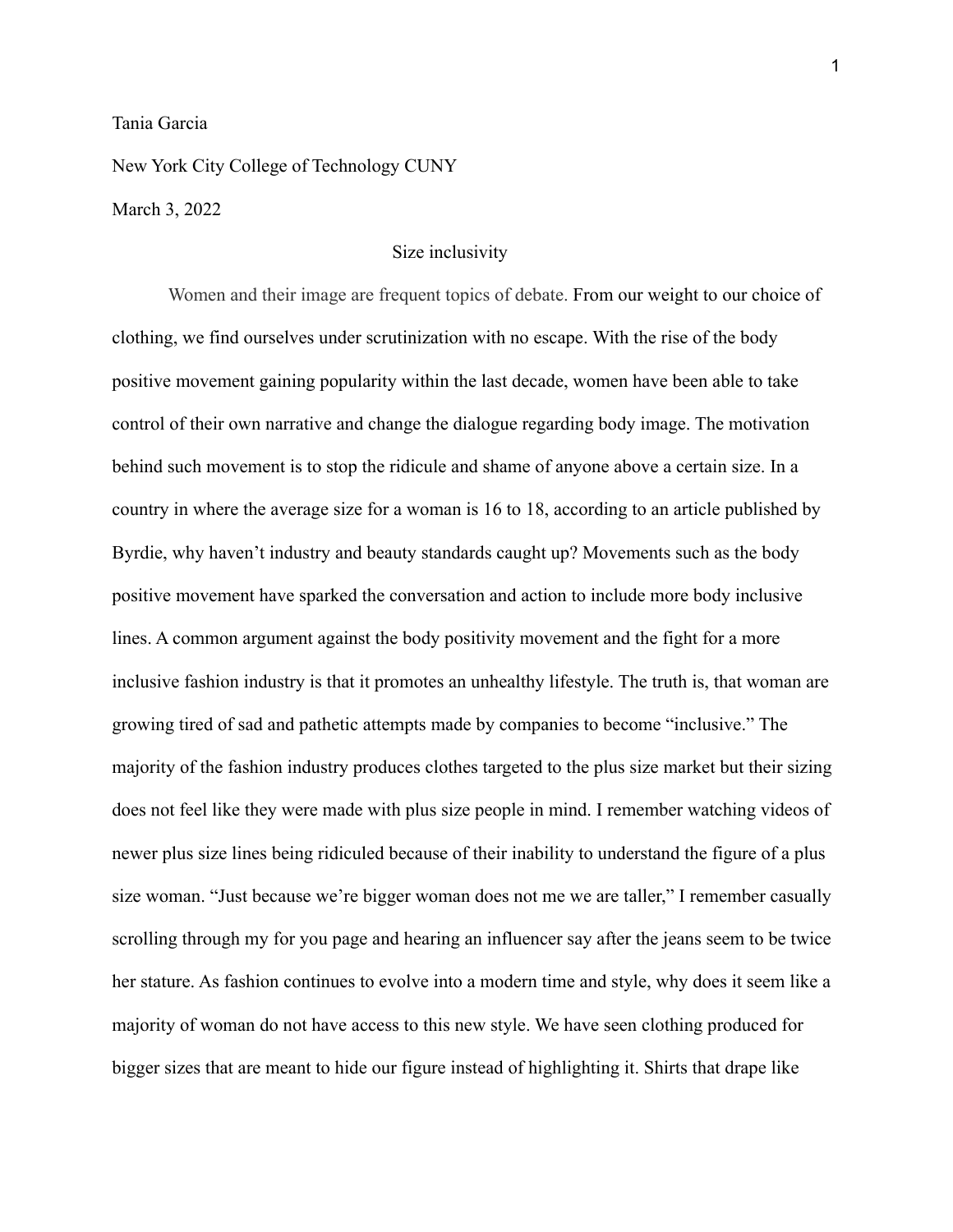curtains with shoulder cut-outs to make our shoulders less broad. Being shunned from wearing form fitting cropped clothing after being told "no one wants to see that" because why would we want to be seen if we don't look as petite as possible. Almost as if taking up the least amount of space is what we need to do to be viewed as a suitable woman.

Clothing brands not only need to produce well made clothing, but also market these clothes with women who fit said clothes. Not long ago size 6 model, Karoline Bjørnelykke, went on TikTok to post a shocking video about her experience working with a company promoting plus size clothing. In this video she brings to light a brand who hired her to promote their sizes XL to 5XL. The unnamed brand picked Karoline despite not being plus size because of her slender face and neck. To fix that "issue" they made her wear a "fat suit,"an under garment with padding under the clothes, to achieve this look of slenderness and fullness the company thought was ideal. Karoline later states in an interview with the daily mail UK, "It's because they want the neck and the face to look really slim and sharp, which doesn't just create unrealistic standards but impossible ones." Karoline's statement further proves a point of the unrealistic body size standard clothing brands bring to regular consumers' lives. Plus size models are not rare or hard to come by. The company could've easily hired someone with the right measurements to come and model their clothes. It is unacceptable and illogical for brands to not use plus-size models to advertise plus size clothing. The false marketing and improper sizing of the plus size industry can lead to an increase in insecurities, leaving women wondering why they do not look like the "plus-size model" from the advertisements. These fashion companies seem to do what they can to uphold the outdated beauty standards that they themselves put onto everyone with little motivation or seemingly no intent of changing.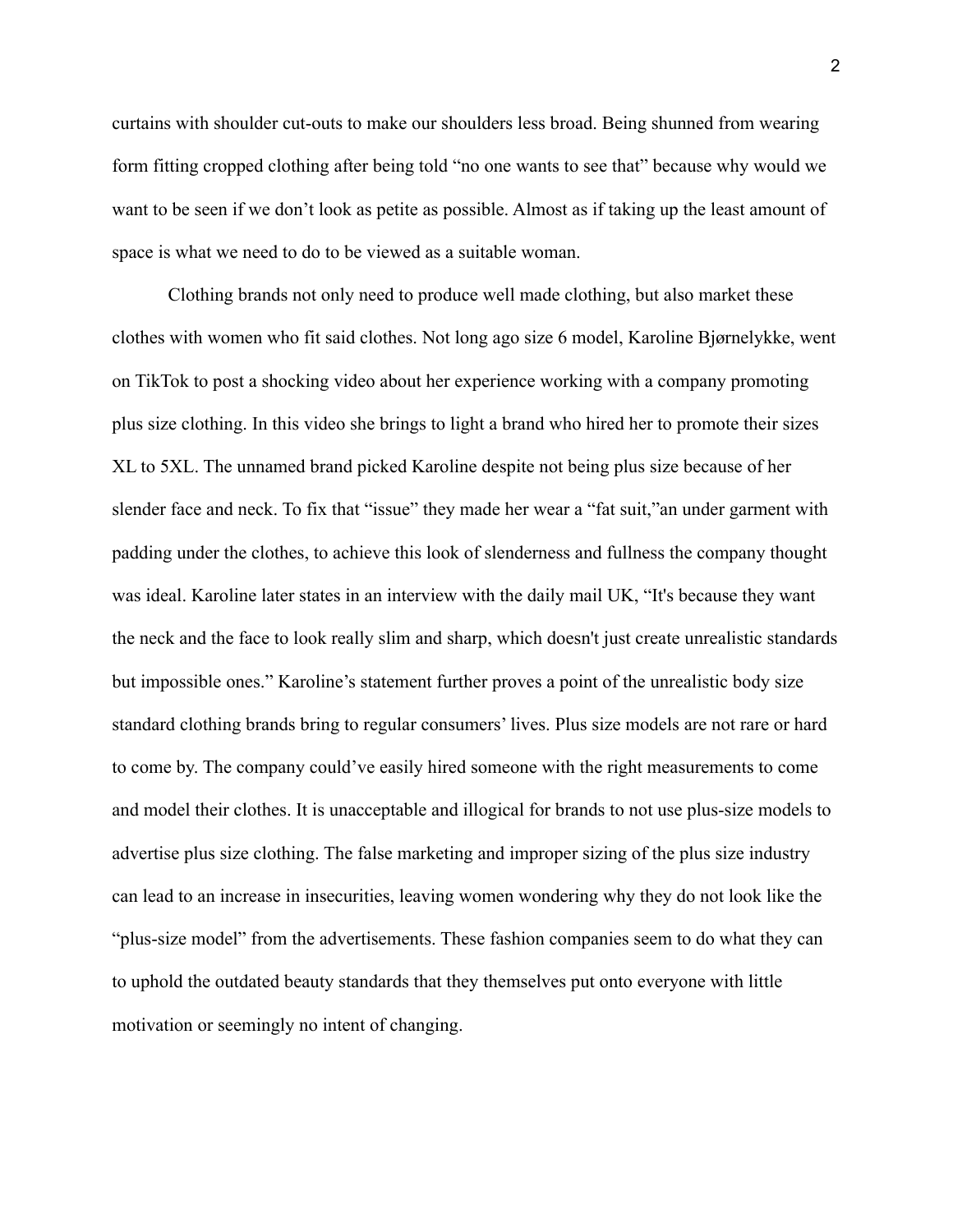As companies begin to market their products more accurately it really solves a portion of the problem. Solving this problem really just helps the unrealistic standard of beauty loosen its grip on us and doesn't solve the bigger issue at hand. We want to be regular consumers like everyone else. We want clothes our size not due to special treatment, but because we have the right to want to dress like everyone else. The affect of the body positive movement is evident with the reemergence of pre existing trends that were targeted for thinner more slender body types now including plus-size women. Influencers like Sian wesley who collaborated with Refinery29,stated in an interview with them that "Popular trends were solely focused on one particular body type. It wasn't inclusive at all… Plus-size women are now reclaiming a trend that once excluded them by taking it in their own hands and adapting it to suit their figures" proving that what we want is something simple, choice. We want to walk into a store and pick out what we want to buy just like any other consumer and not jump through hoops to get what we want.

## Works Cited

Nunes, Mary. *Average Size for Women: How to Determine Healthy Ranges*. Website. 29 November 2021. *Byrdie.com*, Byrdie, https://www.byrdie.com/average-body-weight. Quirk, Mollie, and Meg O'Donnell. "Plus Size Women Reclaiming Y2K Fashion." *Refinery29*, 19 July 2021,

https://www.refinery29.com/en-gb/y2k-fashion-low-rise-jeans-crop-tops-plus-size. Accessed 10 March 2022.

Tempesta, Erica. "Size 6 model reveals she wears a 'FAT SUIT' to appear in plus-size ads." *Daily Mail*, 30 December 2021,